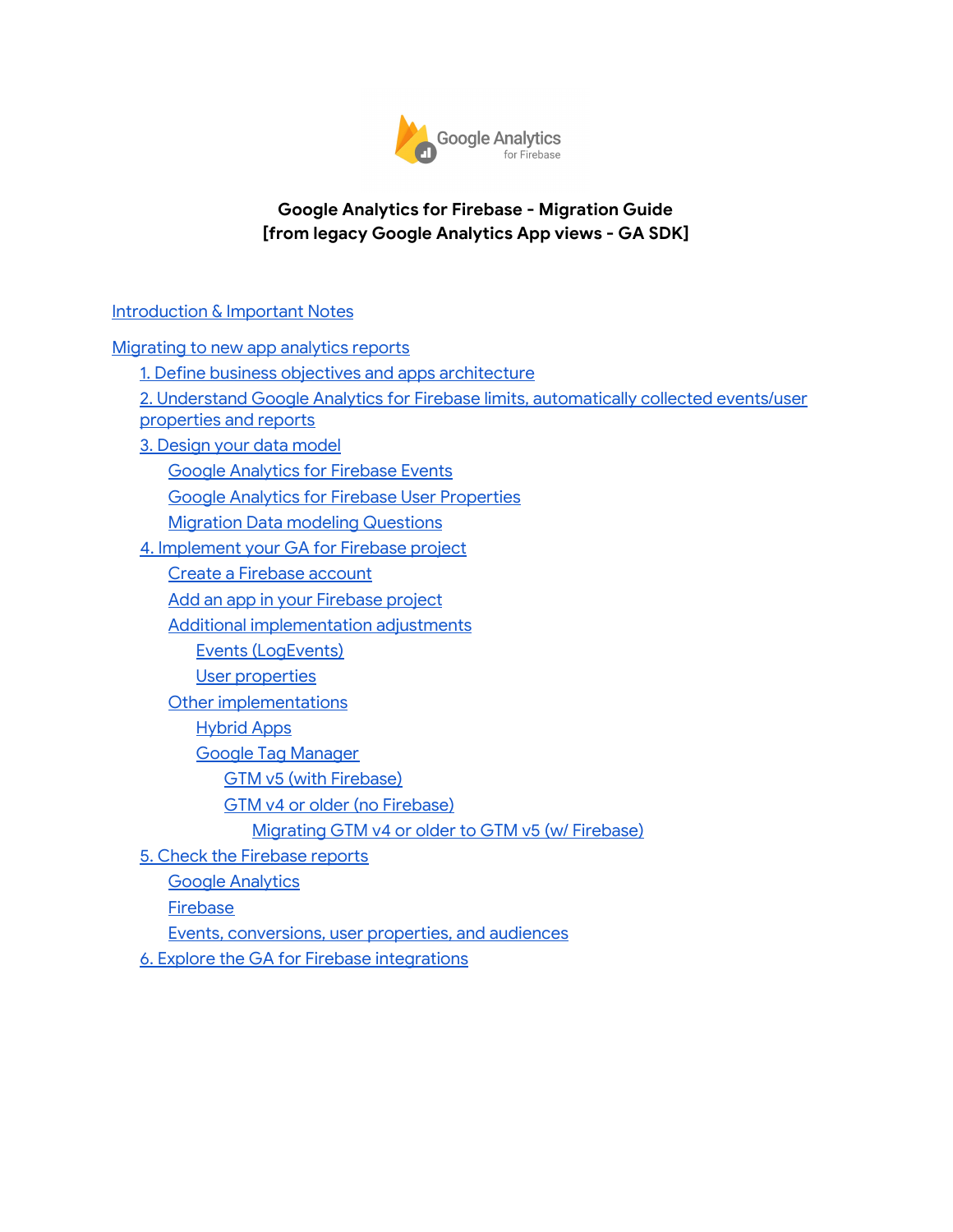# <span id="page-1-0"></span>Introduction & Important Notes

[Firebase](http://firebase.google.com/) is an integrated app development platform with many different modules, one of which is dedicated to app analytics. This is called Google [Analytics](https://firebase.google.com/docs/analytics/) for Firebase.

Our latest reports represent a new approach to app analytics which better reflects the way that users interact with apps. This means that these reports have different concepts and functionalities when compared to the original app analytics reports in Google Analytics via the legacy Google Analytics Services SDK.

In October 2019, we will start to sunset Google Analytics [mobile-apps](https://support.google.com/analytics/answer/9167112) reporting based on the legacy Google Analytics Services SDKs for **[Android](https://developers.google.com/analytics/devguides/collection/android/v4/)** and *[iOS](https://developers.google.com/analytics/devguides/collection/ios/v3/)*. Google Analytics 360 customers' properties are not affected on this specific deprecation this time.

In any case, we strongly advise installing GA for Firebase as well. There are certain features, such as the ability to track and share app conversions from Google Ads campaigns, that are unavailable within the legacy GA Services SDK.

Google Analytics for Firebase app reports include the following features:

- **Free**: Our latest app reports are available at no cost
- **Unlimited**: Enjoy unlimited event collection
- **Easy**, out-of-the-box implementation: Automatically report a number of important events and collect several user properties without writing any custom code.
- **Integrated**: Integrates with many [Firebase](https://firebase.google.com/) features[,](https://firebase.google.com/) [s](https://firebase.google.com/)uch [as](https://firebase.google.com/) C[l](https://firebase.google.com/)oud M[es](https://firebase.google.com/)s[agin](https://firebase.google.com/)g[,](https://firebase.google.com/) [R](https://firebase.google.com/)emo[te](https://firebase.google.com/) Con[f](https://firebase.google.com/)i[g](https://firebase.google.com/), Predictions, A/B Testing, D[ynamic](https://firebase.google.com/) L[ink](https://firebase.google.com/)s, Cloud Functions a[n](https://firebase.google.com/)d [Crash](https://firebase.google.com/)lytics
- **Customizable**: Define and capture events and properties that are specific to your user base.
- **App Data where you need it**: Available in both the Google Analytics interface and the Firebase console so everyone in your organization can access and analyze app data including summary dashboards, event reports, audience data, attribution, funnels, retention reporting, and user properties
- **Cross-Platform**: Supported on Android and iOS and de-duplicates user data across OS (if User ID is enabled and implemented).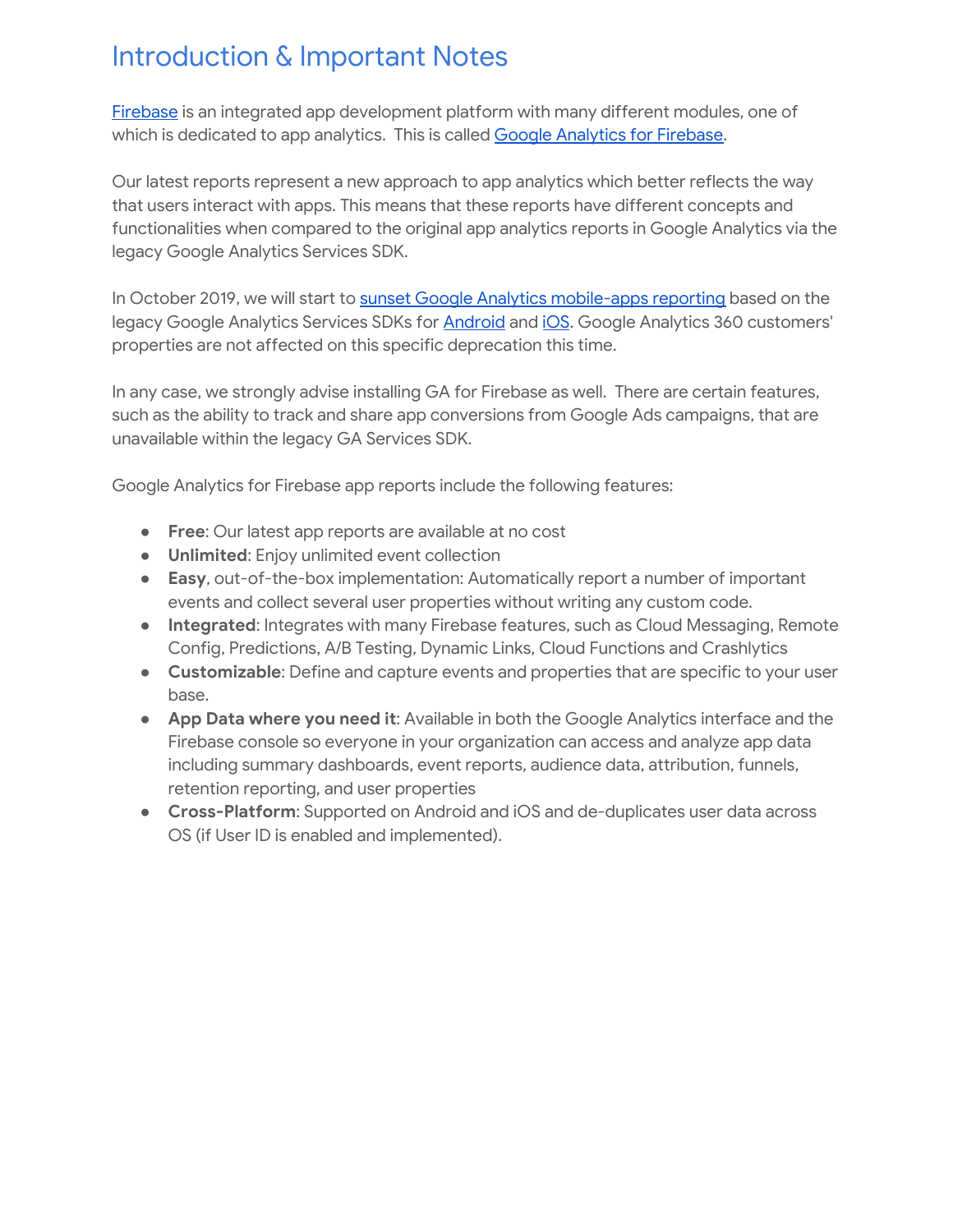# <span id="page-2-0"></span>Migrating to new app analytics reports

This guide is written for users familiar with Google Analytics (web and app analytics solutions) who are considering new implementations or implementation updates to their iOS and Android apps. There are different migration techniques/preferences and this guide is a suggestion about how you could plan your migration.

#### **Google Mobile Analytics Solutions:**

- **Google Analytics Services SDK** Legacy Google Analytics for Apps SDK. Synonymous with GA for web in terms of functionality.
- **Google Analytics for Firebase** Uses the Firebase SDK and integrates seamlessly with Firebase, BigQuery, & other Google tools.
- **Google Tag Manager + Firebase** Firebase SDK with GTM for Mobile SDK on top to send data to a Google Analytics web property and elsewhere.

#### **Terminology notes:**

**Firebase (or Google Analytics for Firebase) reporting:** The reports are populated with data from the Firebase console which collects data with the Firebase SDK. These reports are visible in the Firebase console and Google Analytics interface (if linked with GA for Firebase console). **Legacy GA app views reports:** The reports populated by data collected using the Google Analytics Services SDK or as a result of data forwarded from Google Tag Manager V5 (GTM w/ Firebase SDK) using the Universal Analytics tag. These reports will already be familiar to anybody who has used app reporting in Google Analytics prior to the launch of GA for Firebase.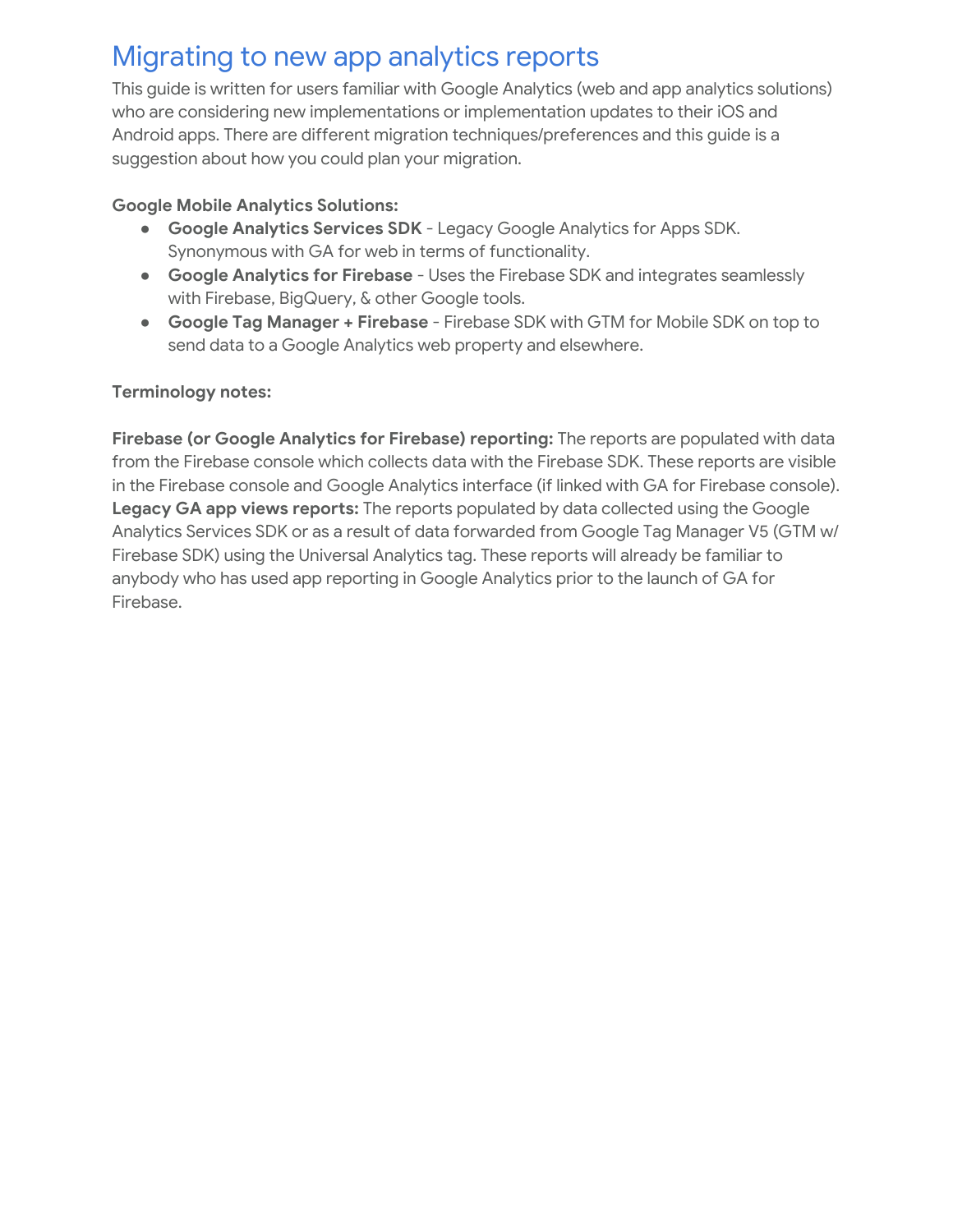# <span id="page-3-0"></span>1. Define business objectives and apps architecture

As a first step, review your key business objectives and how your apps are structured and implemented.

You should list specific objectives. Examples include:

- Increase installs
- Increase in-app purchases
- Identify if users are engaging on a certain action (make sure to list the specific actions)
- Identify trends of specific user types/context (make sure to list the specific conditions)
- Identify most viewed screens

Additionally, list your current app structure/implementation conditions. Examples include:

- OS versions (e.g. Android/iOS)
- Implementation frameworks (e.g. Unity, Android studio, xCode)
- Environment strategy (e.g. Dev, Integration, QA, Preprod, Prod)

The details about the objects, app structure/implementation should shape a "data collection specification" for you. This specification should help you anticipate additional implementation actions like adding additional Firebase SDK code lines and/or help you structure your Firebase project and apps.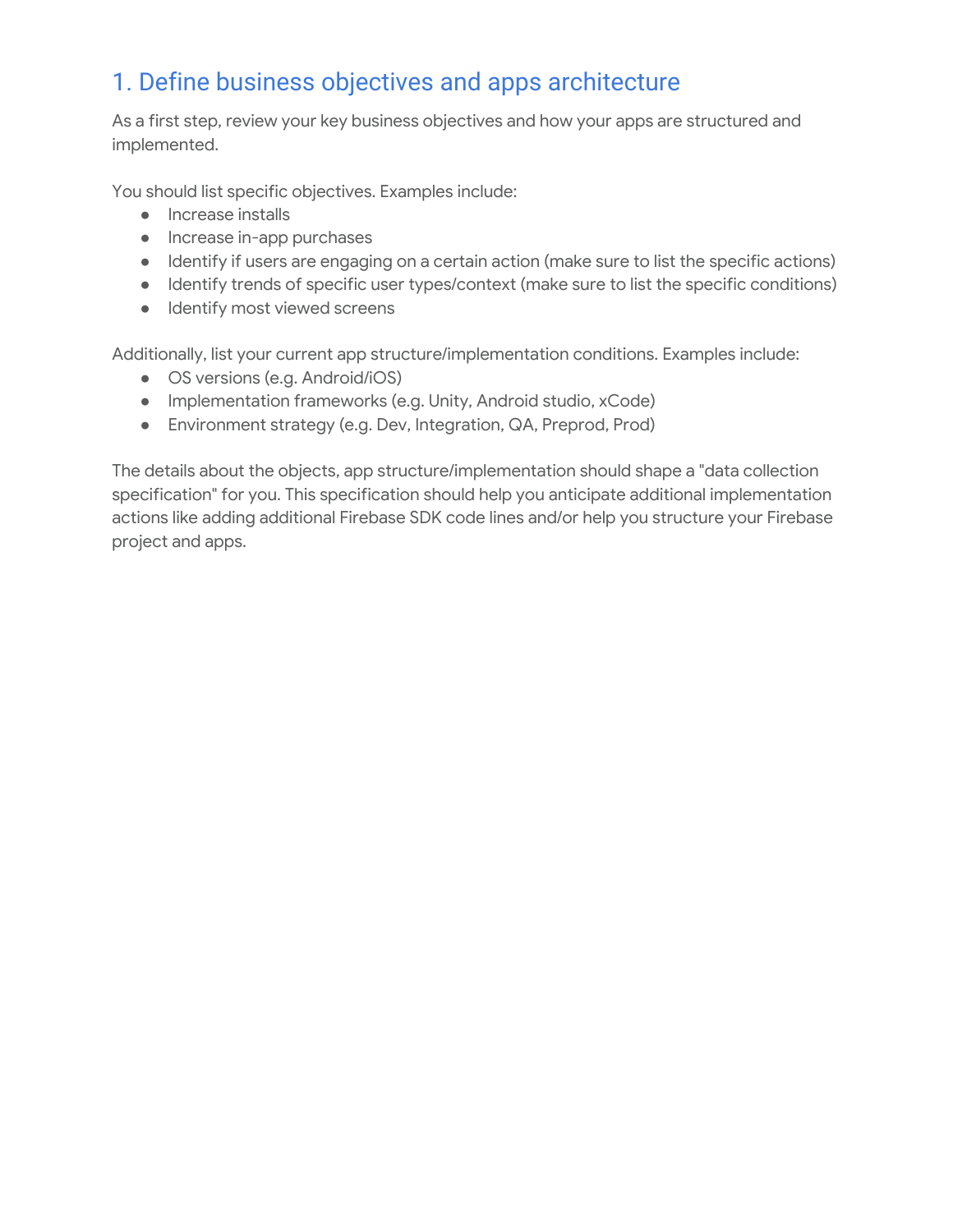# <span id="page-4-0"></span>2. Understand Google Analytics for Firebase limits, automatically collected events/user properties and reports

It's recommended that you review the current Firebase limits and what it already collects automatically. In doing so, you may find that some information you need is already automatically collected and reported by a regular Google Analytics for Firebase implementation without the need of additional implementation adjustments.

Identifying items from your "data collection specification" covered by the automatically collected events/user properties should help you avoid unnecessary implementation work. Additionally, if your specification indicates a chance to reach some of the Firebase limits, you might need to consider different approaches/modeling or to prioritize what you need as data measured by your Google Analytics for Firebase account.

References to review:

- Firebase collection and [configuration](https://support.google.com/firebase/answer/9237506) limits
- [Automatically](https://support.google.com/firebase/answer/6317485) collected events ○ Events and [parameter](https://support.google.com/firebase/answer/7061705) details
- [Automatically](https://support.google.com/firebase/answer/6317486) collected user properties
- Reports and [configuration](https://support.google.com/firebase/topic/6317489)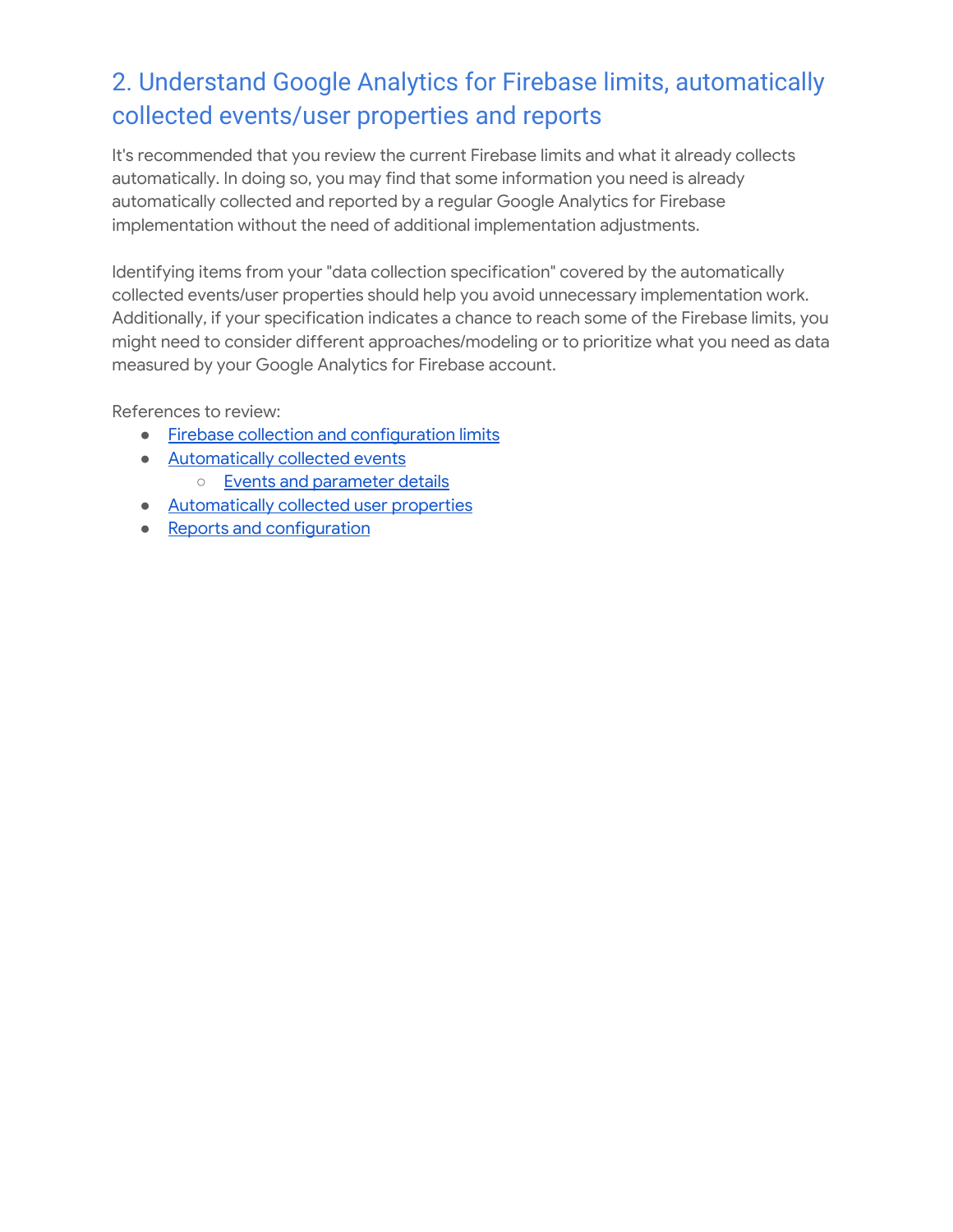# <span id="page-5-0"></span>3. Design your data model

The legacy GA app views reports (that collect data with the legacy [iOS](https://developers.google.com/analytics/devguides/collection/ios/v3/)[/Android](https://developers.google.com/analytics/devguides/collection/android/v4/) GA SDKs) have a data model based on elements like [Sessions,](https://support.google.com/analytics/answer/6086069) [Hits](https://support.google.com/analytics/answer/6086082) and Custom [dimensions/metrics.](https://support.google.com/analytics/answer/2709829) In comparison, the Google Analytics for Firebase data model is based primarily on [Events](https://support.google.com/firebase/answer/6317522) [\(and](https://support.google.com/firebase/answer/6317522) event [parameters](https://support.google.com/firebase/answer/7397304)) and User [properties](https://support.google.com/firebase/answer/6317519).

It's recommended that you define a new data model for your Google Analytics for Firebase implementation given the considerable differences in comparison with the legacy GA App views data model.

Here's a summary of how some of the key entities compare between the legacy Google Analytics App views and Google Analytics for Firebase:

| Legacy Google Analytics App views                                                                       | Google Analytics for Firebase |
|---------------------------------------------------------------------------------------------------------|-------------------------------|
| User<br>Sessions<br>Screenviews<br>Goals<br>Ecommerce<br>Custom dimensions/metrics (hit level)<br>Event | Events (and event parameters) |
| Custom dimensions/metrics (user level)<br>Location (Country)<br>Language                                | User properties               |

## <span id="page-5-1"></span>Google Analytics for Firebase Events

Whereas legacy Google Analytics App views reports use many different hit types (screenview, event, social, ecommerce, etc), all interactions for the new reports are collected as events.

In the legacy Google Analytics App views reports, events are typically named using fields called Event Category, Event Action, and Event Label (optionally, Event Value and Custom Dimensions may be included).

In the Google Analytics for Firebase reports, all events are categorised using an Event Name (required) and Event Parameters. These values are provided using key-value pairs in the implementation.

To aid with naming convention consistency, there are many suggested events and associated parameters built into the SDK. Where possible, it is recommended to use the suggested event names and parameter combinations.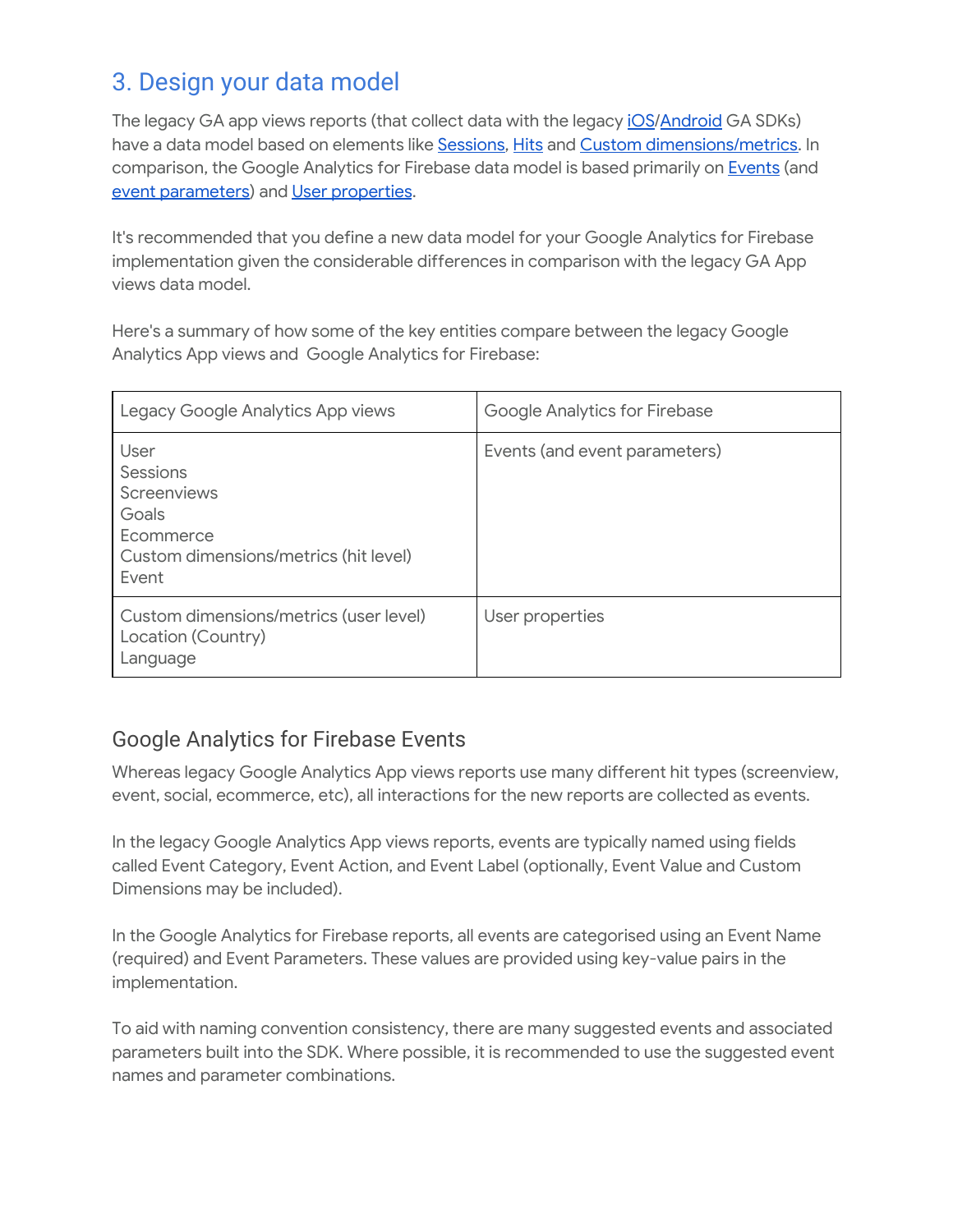It is also possible to create custom event names and values if you have specific requirements for your app analytics which are not met by the suggested options. Implementation detail for suggested and custom events can be seen in the resources below:

- [Events: All apps](https://support.google.com/firebase/answer/6317498?hl=en&ref_topic=6317484)
- [Events: Retail/Ecommerce](https://support.google.com/firebase/answer/6317499?hl=en&ref_topic=6317484)
- [Events: Jobs, Education, Local Deals, Real Estate](https://support.google.com/firebase/answer/6375140?hl=en&ref_topic=6317484)
- [Events: Travel \(Hotel/Air\)](https://support.google.com/firebase/answer/6317508?hl=en&ref_topic=6317484)
- [Events: Games](https://support.google.com/firebase/answer/6317494?hl=en&ref_topic=6317484)

## <span id="page-6-0"></span>Google Analytics for Firebase User Properties

In legacy GA app views, you might use User Scope Custom Dimensions to capture custom user properties (for example, Customer Tier). In the Google Analytics for Firebase reports, these values are collected using user properties.

Note again that many user properties (first open time, gender, etc) are collected automatically. Additional custom user properties may be set by additional implementation adjustments.

## <span id="page-6-1"></span>Migration Data modeling Questions

These are comments to some questions you might have on this stage:

A) We analyze via screenviews, but the same concept doesn't exist in GA for Firebase, instead it's focused on events. How can we analyze?

- Analytics automatically tracks some information about screens in your application, such as the class name of the UIViewController or Activity that is currently in focus.
- A possible approach is to analyze the event "screen\_view" and check the "firebase\_screen\_class" (Screen class) parameter
- If you want to override the class names and use custom screen\_names, it's possible to adjust manual track screens [collection.](https://firebase.google.com/docs/analytics/screenviews)

B) We send 50+ Custom Dimensions with every hit, how does that translate to 25 parameters per event?

- User level Custom Dimensions (from the legacy GA app views) map to User Properties (on the GA for Firebase)
- Hit level Custom Dimensions (from the legacy GA app views) can be implemented as a Custom Event (on the GA for Firebase)
- You might need to prioritize the information (events) you want to collect if you see you might be reaching the 500 unique event maximum
- Possible workaround: group some of the values. For example: if you have events for A, B, C, D, E events, you might consider fewer events like A\_B and C\_D\_E.

C) We already have a robust Category/Action/Label event hierarchy setup with hundreds/thousands of events, how can we migrate?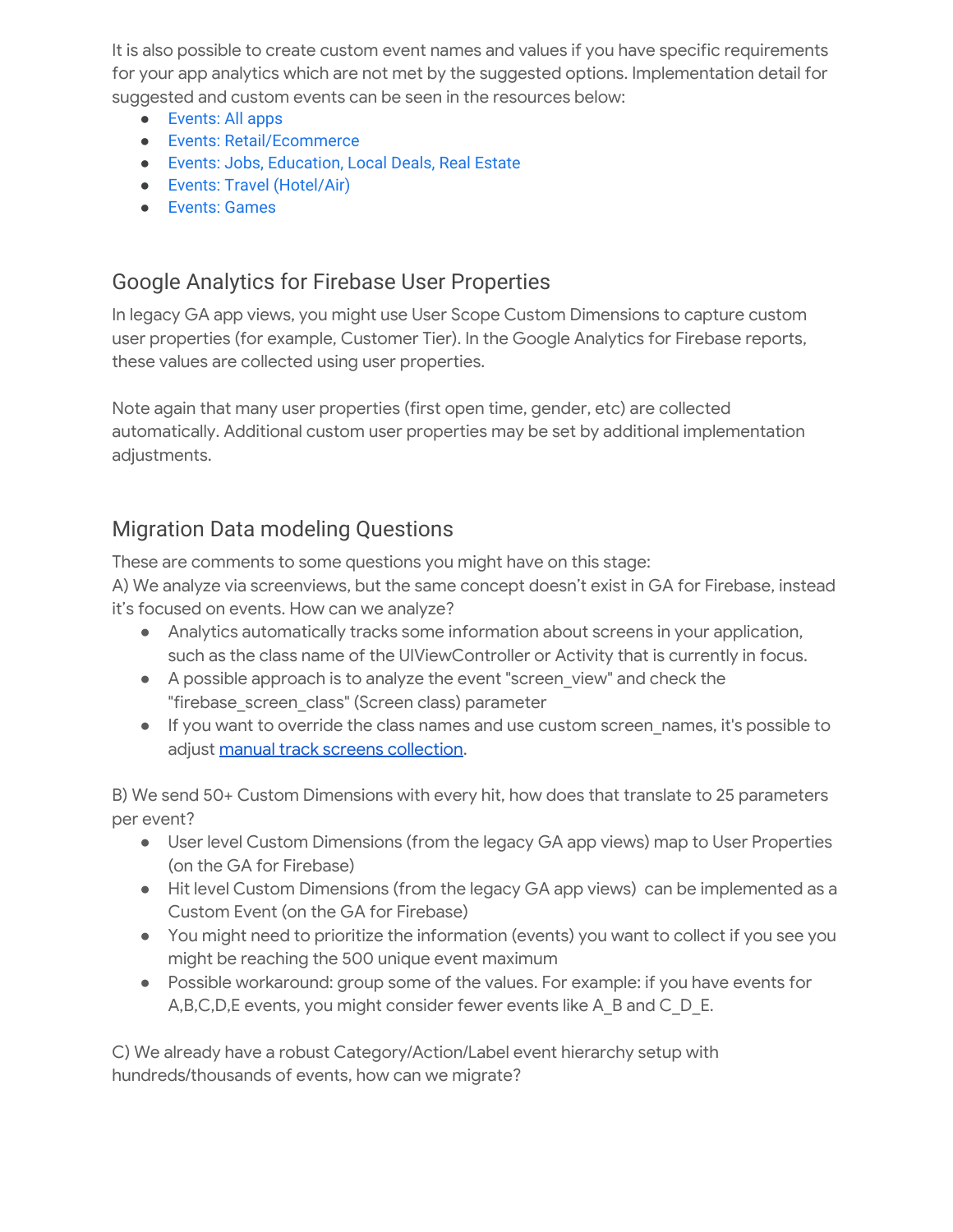- Recommendation is to rethink implementation plan and data structures and retag in new methodology
- Backup/temporary solution could be to use a custom event to capture all previous GA Category/Action/Label data. Recommend using **[GTM](https://developers.google.com/tag-manager/android/v5/) v5** to map these to our suggested schema.

# <span id="page-7-0"></span>4. Implement your GA for Firebase project

General instructions for the Google Analytics for Firebase implementation are available in the following article: Get started with Google Analytics app [reporting](https://support.google.com/firebase/answer/6317479)

<span id="page-7-1"></span>Summary of necessary steps:

### Create a Firebase account

Go to firebase.google.com and click on "+ Add a project" to create a Firebase account. You will be asked to define a project name and review some project settings. Click on "Create project" and opt-in to Google Analytics.

It's recommended to ensure that all apps within a project are platform variants of the same application from an end-user perspective. It's advisable to connect the Android, iOS, and web versions of the same app or game to the same Firebase project. All the apps in a project generally share the same Firebase resources (database, storage buckets, etc.).

Generally, if a set of apps don't share the same data and configurations, strongly consider connecting each app to a different Firebase project. See more details on the [Understand](https://firebase.google.com/docs/projects/learn-more) Firebase projects article.

## <span id="page-7-2"></span>Add an app in your Firebase project

- 1. Sign in to Firebase, then open your project.
- 2. Click  $\bullet$ , then select Project settings.
- 3. In the Your apps card:

- If you have no apps in your project: Click the icon for the app's platform, then follow the setup workflow.

- If you already have apps in your project: Click Add app, then follow the setup workflow.

Note that you can also add an app to your project from the console's main overview page of your Firebase project.

The process to include an app in your Firebase project will lead you through the necessary basic implementation steps: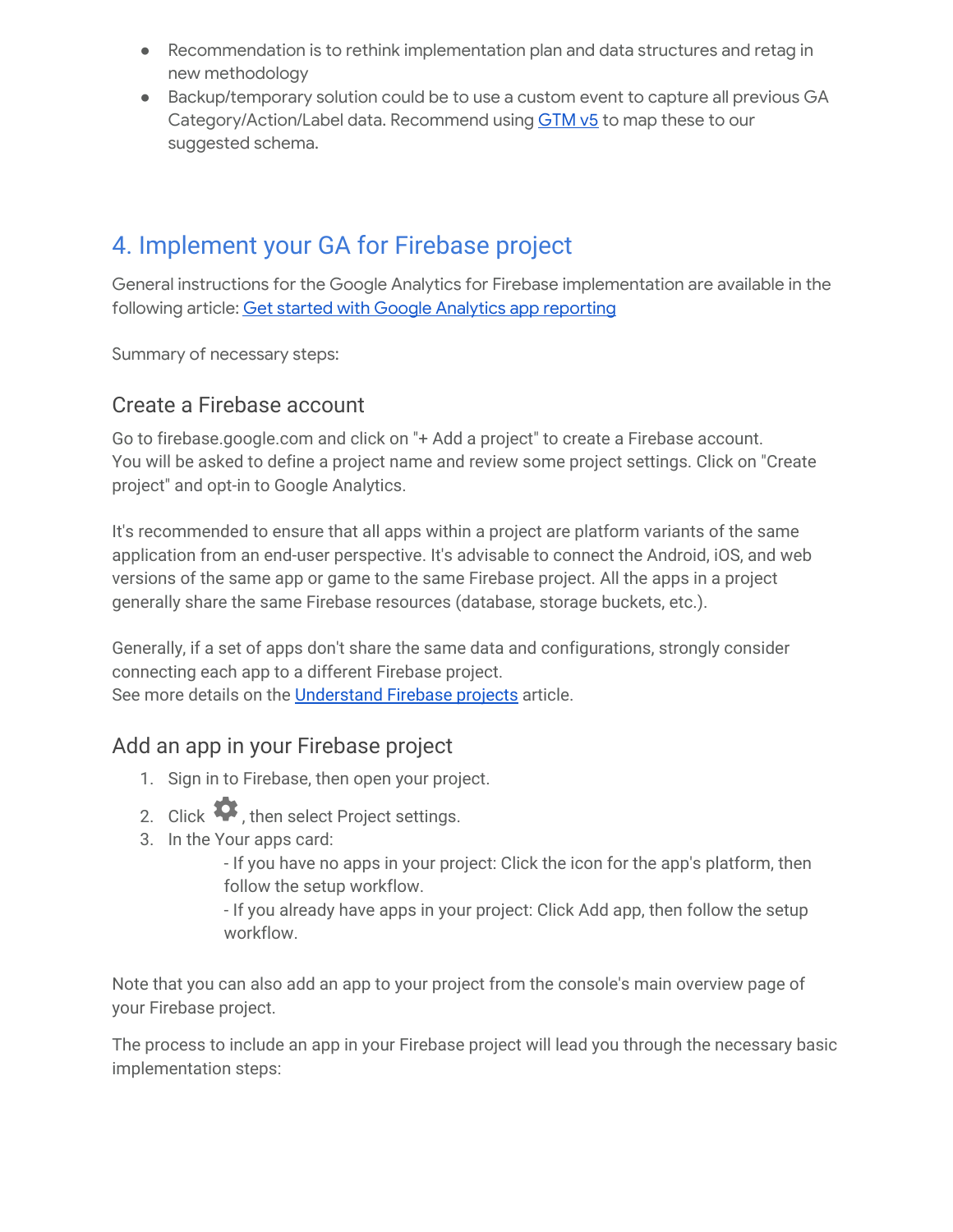- a) Register the app (in the Firebase project)
- b) Download the config file (and add it to your app project)
- c) Add the Firebase SDK (in your app source code)
- d) Add the initialization code (in your app source code)
- e) Run your app to verify installation

Additional technical implementation details (per framework):

- [iOS](https://firebase.google.com/docs/analytics/ios/start)
- [Android](https://firebase.google.com/docs/analytics/android/start)
- [Unity](https://firebase.google.com/docs/analytics/unity/start)
- [C++](https://firebase.google.com/docs/analytics/cpp/start)

## <span id="page-8-0"></span>Additional implementation adjustments

If your "data collection specification" lists the need for data that is not automatically collected, you will need to do additional implementation adjustments for events and/or user properties.

#### <span id="page-8-1"></span>Events (Log Events)

Check the following implementation guidelines (per framework):

- [iOS](https://firebase.google.com/docs/analytics/ios/events#log_events)
- [Android](https://firebase.google.com/docs/analytics/android/events#log_events)
- [Unity](https://firebase.google.com/docs/analytics/unity/events#log_events)
- $\bullet$   $C++$

#### <span id="page-8-2"></span>User properties

Check the following implementation guidelines (per framework):

- [iOS](https://firebase.google.com/docs/analytics/ios/properties#set_user_properties)
- [Android](https://firebase.google.com/docs/analytics/android/properties#set_user_properties)
- [Unity](https://firebase.google.com/docs/analytics/unity/properties#set_user_properties)
- [C++](https://firebase.google.com/docs/analytics/cpp/properties#set_user_properties)

## <span id="page-8-3"></span>Other implementations

#### <span id="page-8-4"></span>Hybrid Apps

If your app is hybrid (an app working with WebViews), you may consider the implementation instructions described in the following guides:

- [iOS](https://firebase.google.com/docs/analytics/ios/webview)
- [Android](https://firebase.google.com/docs/analytics/android/webview)

<span id="page-8-5"></span>Google Tag Manager

Full implementation guidelines details: <https://support.google.com/tagmanager/answer/7035192>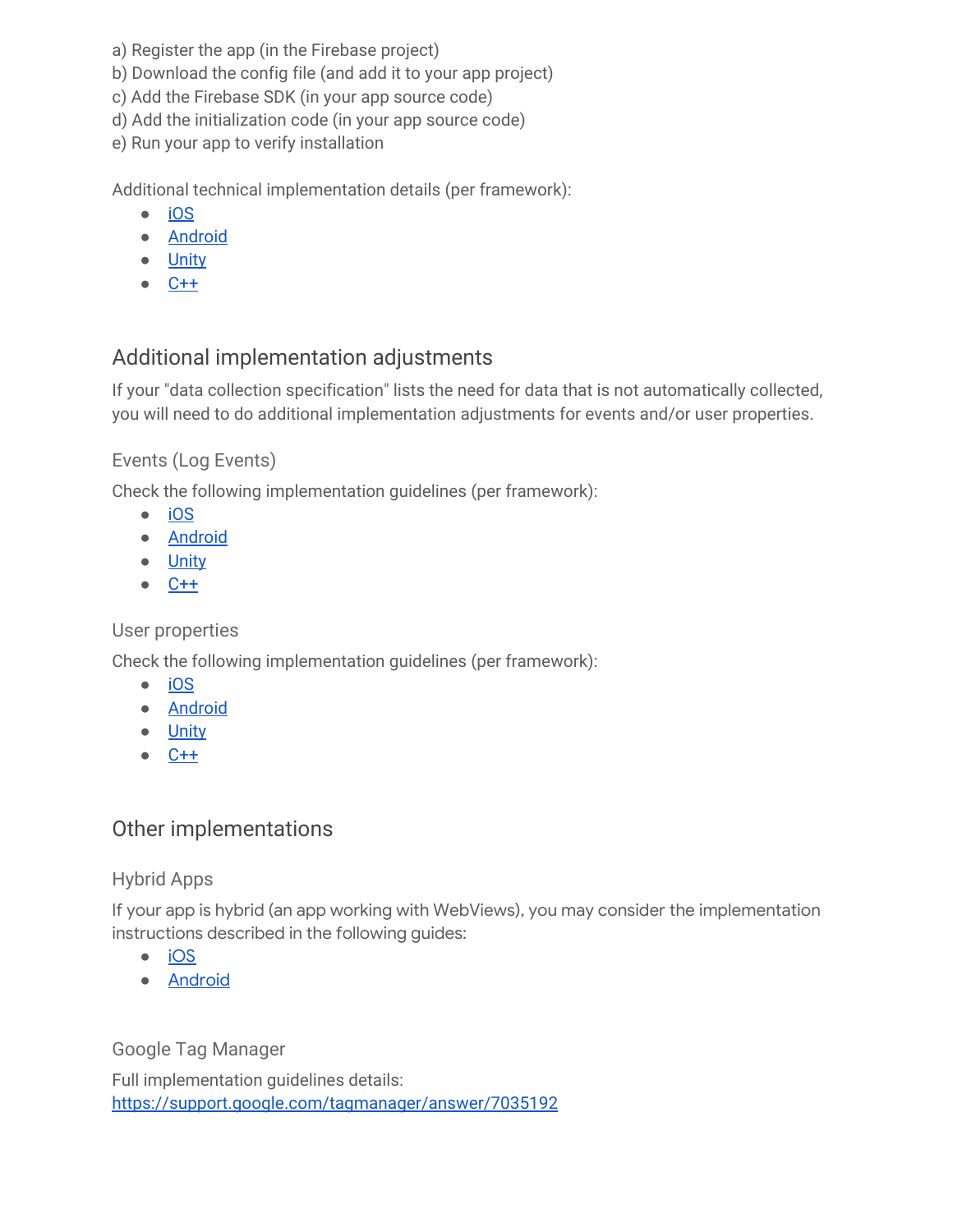<span id="page-9-0"></span>GTM v5 (with Firebase)

You may have GTM v5 already implemented but just not working with the Google Analytics for Firebase tags on your container. IF that's the case, you should be able to skip some of the implementation steps for GTM and mostly focus on the following: Create the Google [Analytics](https://support.google.com/tagmanager/answer/7035192#modify) [\(Firebase\)](https://support.google.com/tagmanager/answer/7035192#modify) tag

#### <span id="page-9-1"></span>GTM v4 or older (no Firebase)

If you're working with Google Tag Manager v4 or older, you will need to also adjust your Google Tag Manager implementation.

This is a summary of the steps needed to implement the Google Analytics for Firebase data collection with Google Tag Manager:

- 1. Get your app set up with Firebase:
	- Install the Firebase SDK [\(Android](https://firebase.google.com/docs/android/setup) | [iOS](https://firebase.google.com/docs/ios/setup)). In the [Firebase](https://console.firebase.google.com/) console, add your app to your Firebase project. Add Firebase Analytics to your app ([Android](https://firebase.google.com/docs/analytics/android/start) | [iOS\)](https://firebase.google.com/docs/analytics/ios/start).
- 2. Create a Tag [Manager](https://support.google.com/tagmanager/answer/6103696#CreatingAnAccount) account (if you don't have any) and [configure](https://support.google.com/tagmanager/answer/6103696#CreatingAnAccount) a Tag Manager [container.](https://support.google.com/tagmanager/answer/6103696#CreatingAnAccount)
- 3. Add Tag Manager to your project [\(Android](https://developers.google.com/tag-manager/android/v5/#add-gtm-to-project) | [iOS\)](https://developers.google.com/tag-manager/ios/v5/#add-gtm-to-project).
- 4. Create the Google Analytics [\(Firebase\)](https://support.google.com/tagmanager/answer/7035192#modify) tag

#### <span id="page-9-2"></span>*Migrating GTM v4 or older to GTM v5 (w/ Firebase)*

Existing mobile containers cannot be migrated to the new container type. Certain functionality from legacy containers is not functional in the new Firebase containers (i.e. user-defined [Value](https://support.google.com/tagmanager/answer/7683157#value_collection) [Collection](https://support.google.com/tagmanager/answer/7683157#value_collection) variables, Data [Layer](https://developers.google.com/android/reference/com/google/android/gms/tagmanager/DataLayer) variables, and Content [Experiments](https://support.google.com/tagmanager/answer/6003007)).

Generally, it's recommended to create a new container and reconfigure your tags, variables and triggers.

Check the following implementation guidelines (per framework) for more details:

- [iOS](https://developers.google.com/tag-manager/ios/v5/)
- [Android](https://developers.google.com/tag-manager/android/v5/)

#### DataLayer

The DataLayer implementation is likely something you will need to re-model and re-implement when transitioning from a legacy GTM SDK implementation to the GTM v5 (+Firebase) implementation.

In Google Tag Manager V5 for GA for Firebase, the implementation methodology is different. There are three key entities to consider: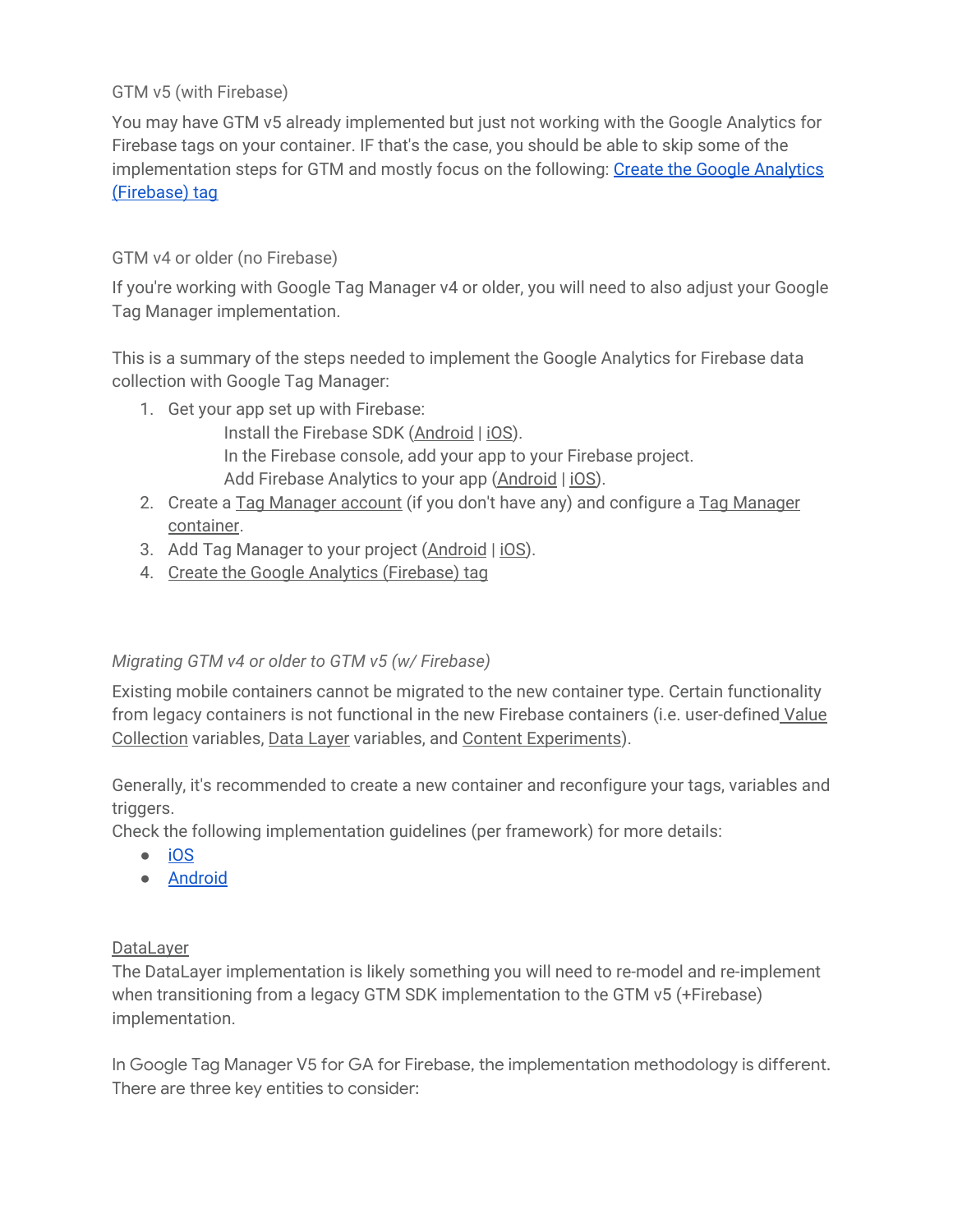- Event names
- Event parameters
- User properties

Each event implemented will automatically be sent to the new app reports in Google Analytics per the Firebase implementation documentation. From a Tag Manager perspective, event names are used as the primary trigger for tags (the same as in legacy Tag Manager). As in legacy Tag Manager, additional filters may also be used.

One difference to consider is in event parameters and user properties. In Google Tag Manager V5, user properties behave most similarly to the persistent legacy dataLayer variables. Once a user property has been set, it may be accessed in any subsequent tag fired in Tag Manager (e.g. it may be set as a Custom Dimension value in a Google Analytics tag).

Event level parameters, on the other hand, *must be sent with each event* in order for them to be reported against that event in the latest app reports or in order for them to be accessed in any tags associated with the event name in Tag Manager.

Consider the following set of Firebase commands as an example:

// Set user property mFirebaseAnalytics.setUserProperty("customer\_type", "Gold");

// Log event 1 Bundle params = new Bundle(); params.putString("currency", "EUR"); params.putString("screen\_type", "Product"); params.putString("locale", "UK"); mFirebaseAnalytics.logEvent("example\_event\_1", params);

// Log event 2 Bundle bundle = new Bundle(); bundle.putString(FirebaseAnalytics.Param.ITEM\_ID, "123"); bundle.putString(FirebaseAnalytics.Param.ITEM\_NAME, "Example Name"); bundle.putString(FirebaseAnalytics.Param.CONTENT\_TYPE, "image"); mFirebaseAnalytics.logEvent(FirebaseAnalytics.Event.SELECT\_CONTENT, bundle);

In this example, if you trigger a tag in Google Tag Manager for each event, you will have access to the following variables:

#### **Event 1**

- Customer Type
- Currency
- Screen Type
- Locale
- Event name (example event 1)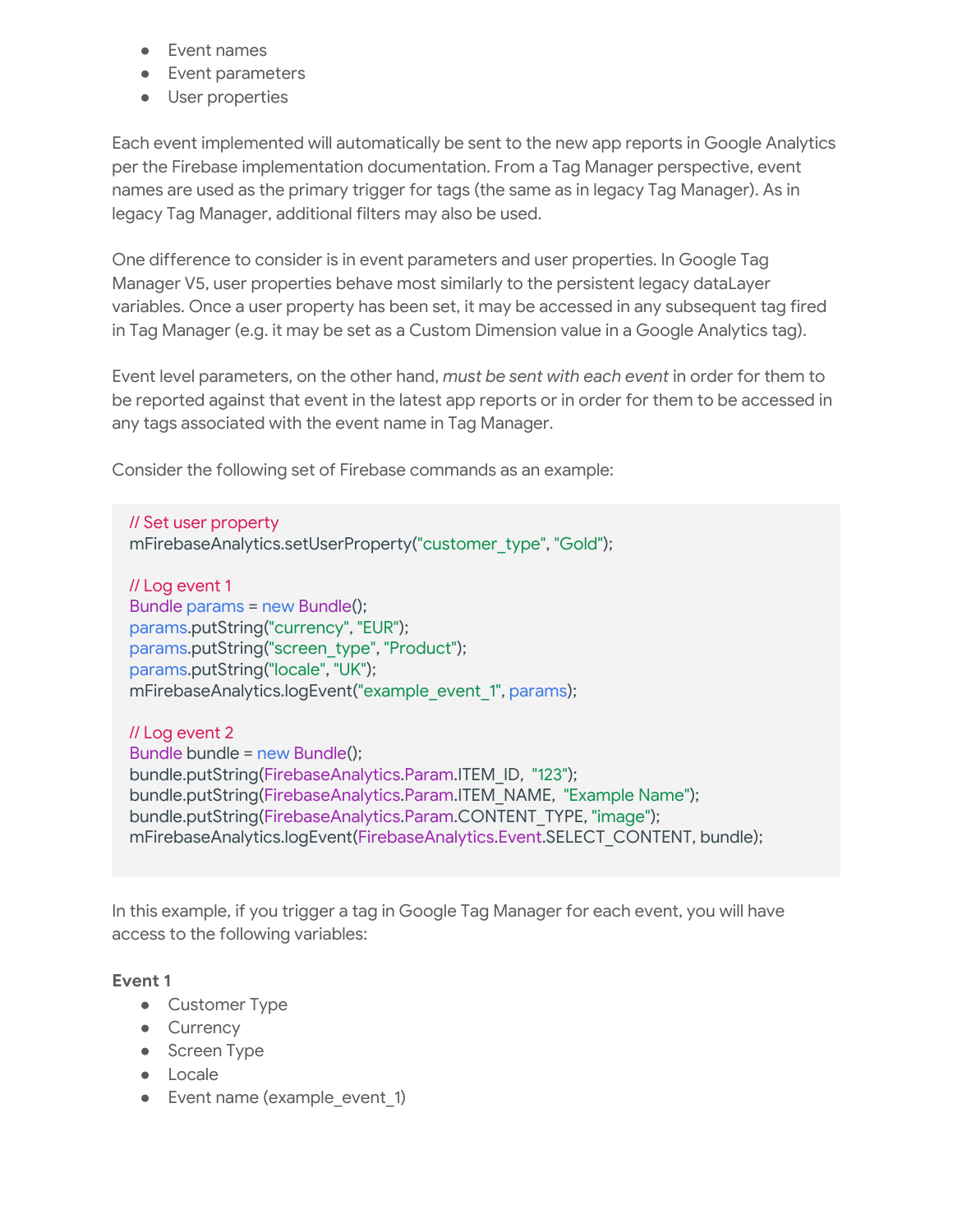#### **Event 2**

- Customer Type
- Item ID
- Item Name
- Content Type
- Event name (SELECT CONTENT)

# <span id="page-11-0"></span>5. Check the Firebase reports

## <span id="page-11-1"></span>Google Analytics

To see reports in Google Analytics:

- 1. [Sign in to Google Analytics..](https://analytics.google.com/)
- 2. **[Navigate to your app property](https://support.google.com/analytics/answer/6099198)**. The report navigation will update to reflect the mobile app reports.

*If you don't see your app listed in the Property selection menu, you need to add it.*

- Select Create new property from the Property menu and complete the process as instructed
- 3. Select the report you want from the report navigation (e.g., Dashboard, Events, Audiences).

## <span id="page-11-2"></span>Firebase

To see reports in Firebase:

- 1. Sign in to your Firebase account at firebase.google.com.
- 2. On the Welcome page, select your app.
- 3. In the left navigation, click Analytics.
- 4. Click the tab for the report you want (e.g., Dashboard, Events, Audiences).

### <span id="page-11-3"></span>Events, conversions, user properties, and audiences

There are four building blocks to app analytics: events, conversions, user properties, and audiences.

- *Events* are triggered when users take actions in your app. (already discussed under 3.Data modeling)
- *User properties* are characteristics of your users. (already discussed under 3.Data modeling)
- *Conversions* are the events that matter the most to your business. Think of them as your key performance indicators (KPIs). Marking an event as a conversion lets you send these conversions to the ad networks you already work with, including Google and external networks.
- *Audiences* are segmented groups of users defined by a combination of events and user properties. For example, you might want to see metrics for just your users from a specific country.

You may re-check the Reports and [configuration](https://support.google.com/firebase/topic/6317489) articles for details about the available reports.